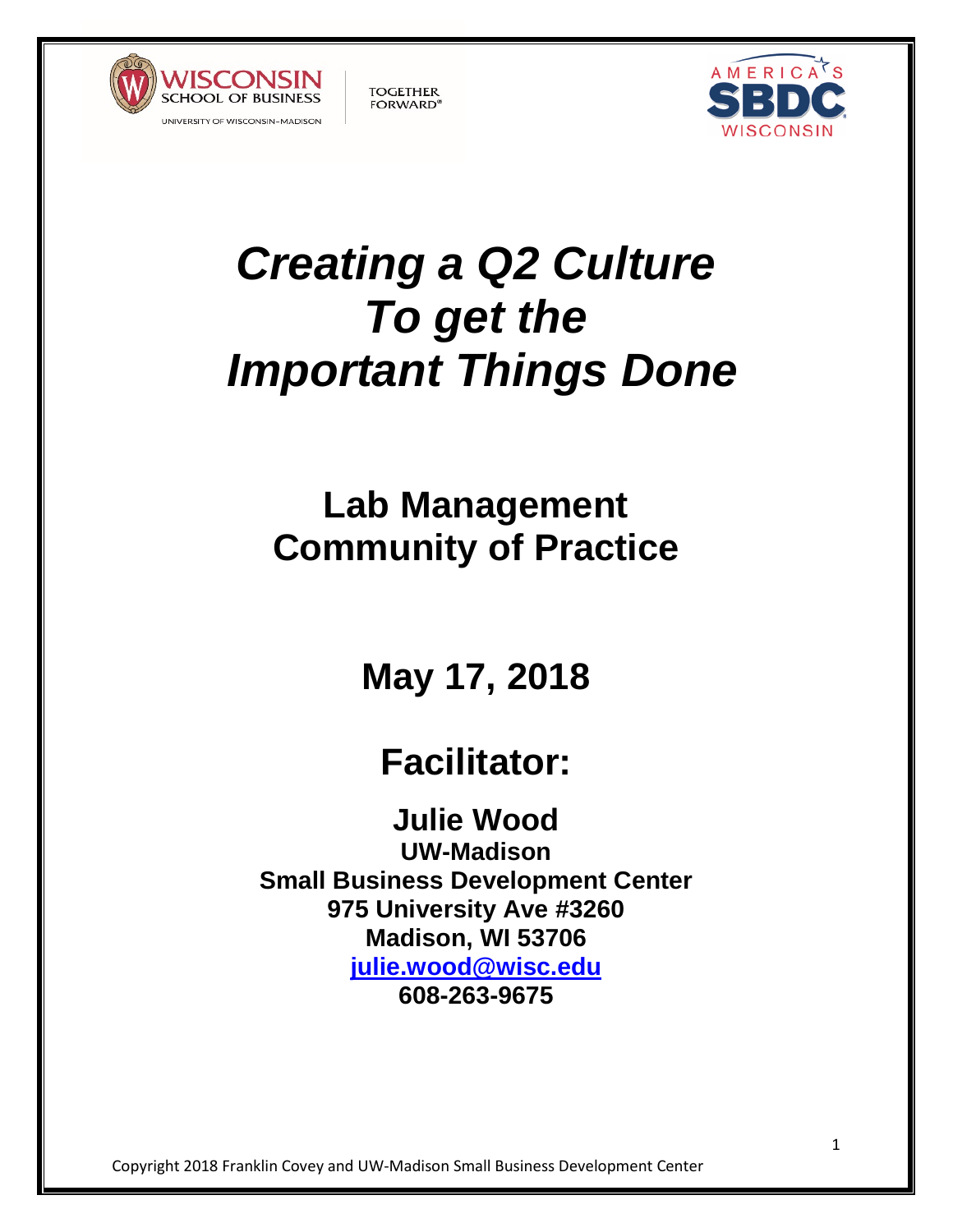



#### *What current issues take away from getting the important things done?*

**TOGETHER** 

FORWARD<sup>®</sup>

#### *Brain Under Attack – A little Brain Science*

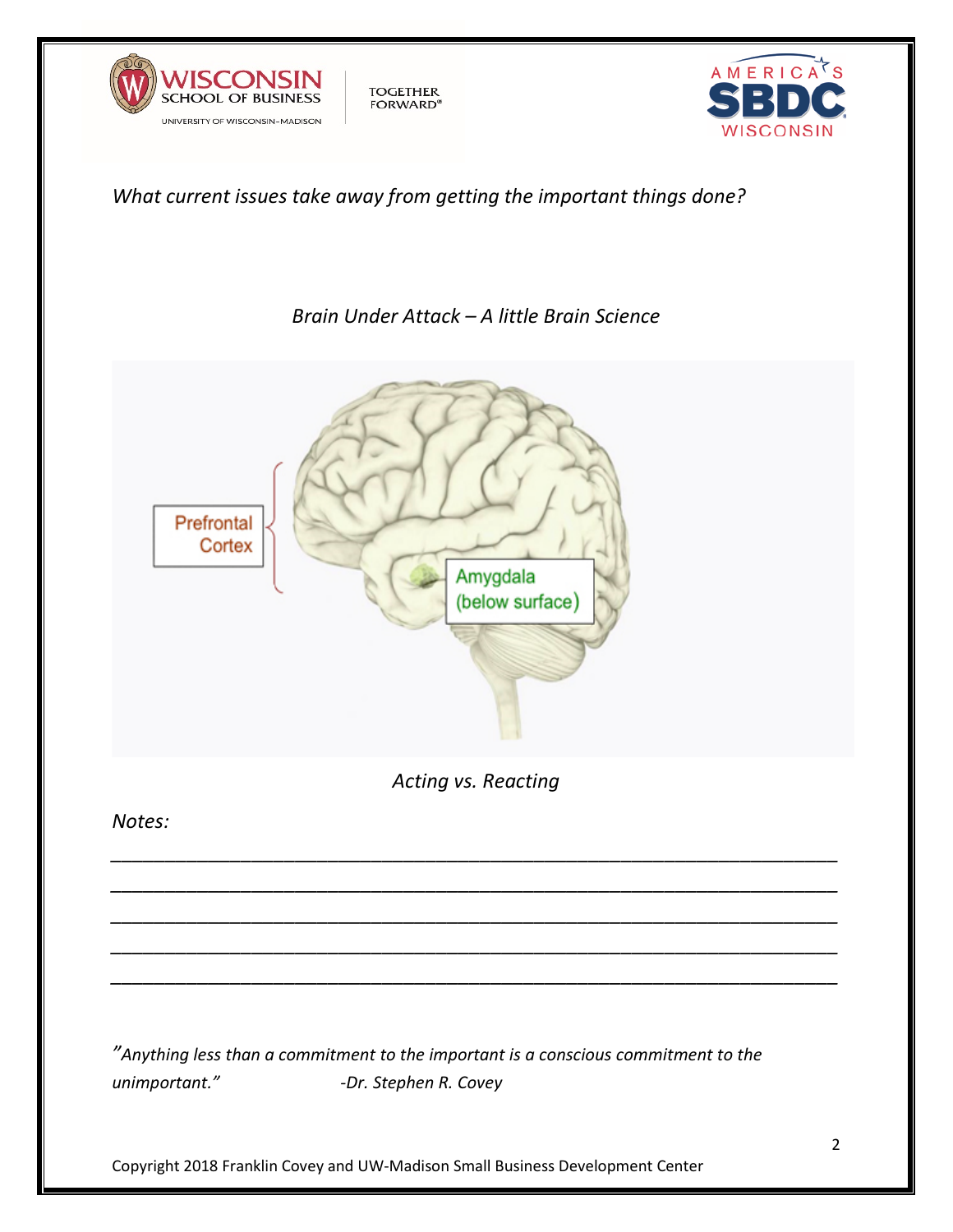



# Where are you spending your Time?

How do we get the important things done?

- 1) Discern about what is important
- 2) Give the most important things in your life priority

**TOGETHER** 

**FORWARD®** 

The Time Matrix is a framework for where we spend our time and a tool to guide us how we can start spending more time in Q2.

|               | <b>Urgent</b>            | <b>Not Urgent</b>      |
|---------------|--------------------------|------------------------|
|               |                          | $\mathbf H$            |
| Important     | <b>ACTIVITIES:</b>       | <b>ACTIVITIES:</b>     |
|               | Crises                   | Prevention             |
|               | Pressing problems        | Relation ship building |
|               | Deadline-driven projects | Recreation             |
|               |                          | New opportunities      |
|               |                          |                        |
|               | Ш                        | $\bf{IV}$              |
| Not Important | <b>ACTIVITIES:</b>       | <b>ACTIVITIES:</b>     |
|               | Interruptions            | Trivia                 |
|               | Some phone calls         | <b>Some mail</b>       |
|               | Some mail                | Some phone calls       |
|               | Some meetings            | Time wasters           |
|               | Popular activities       | Pleasure activities    |
|               |                          |                        |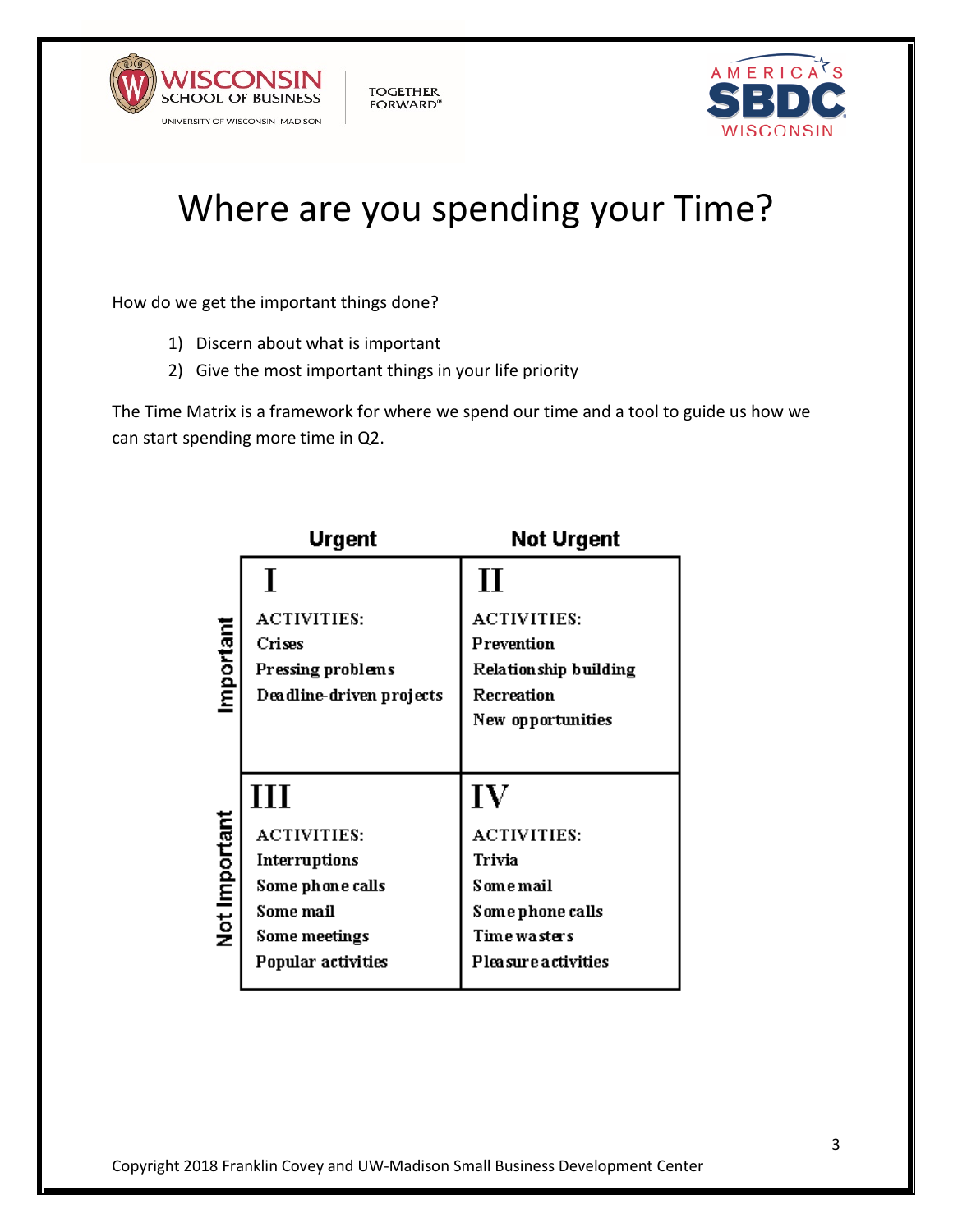



# **Small Group Discussion:**

Where do you spend your time – which quadrants (review of Pre-assessment)?

**TOGETHER** 

**FORWARD®** 

What are some of the consequences of where I'm spending my time?

What are some ways I can spend more time in Q2?

#### WHAT IS **ONE** THING THAT YOU COULD DO DIFFERENTLY THAT WOULD MAKE A **BIG IMPACT** ON WHERE YOU **SPEND YOUR TIME**?

Key Points-Time Matrix:

-Live in the Important Quadrants – Q1 and Q2.

-When we FOCUS on Quadrant 2 we can shrink or MANAGE Quadrant 1 more effectively

-We then get clearer to the things we should say NO to so we MINIMIZE Q3

-We spend more time on what is truly important so that we're less tempted by and can AVOID Quadrant 4

#### **The KEY is let Importance NOT Urgency drive your life.**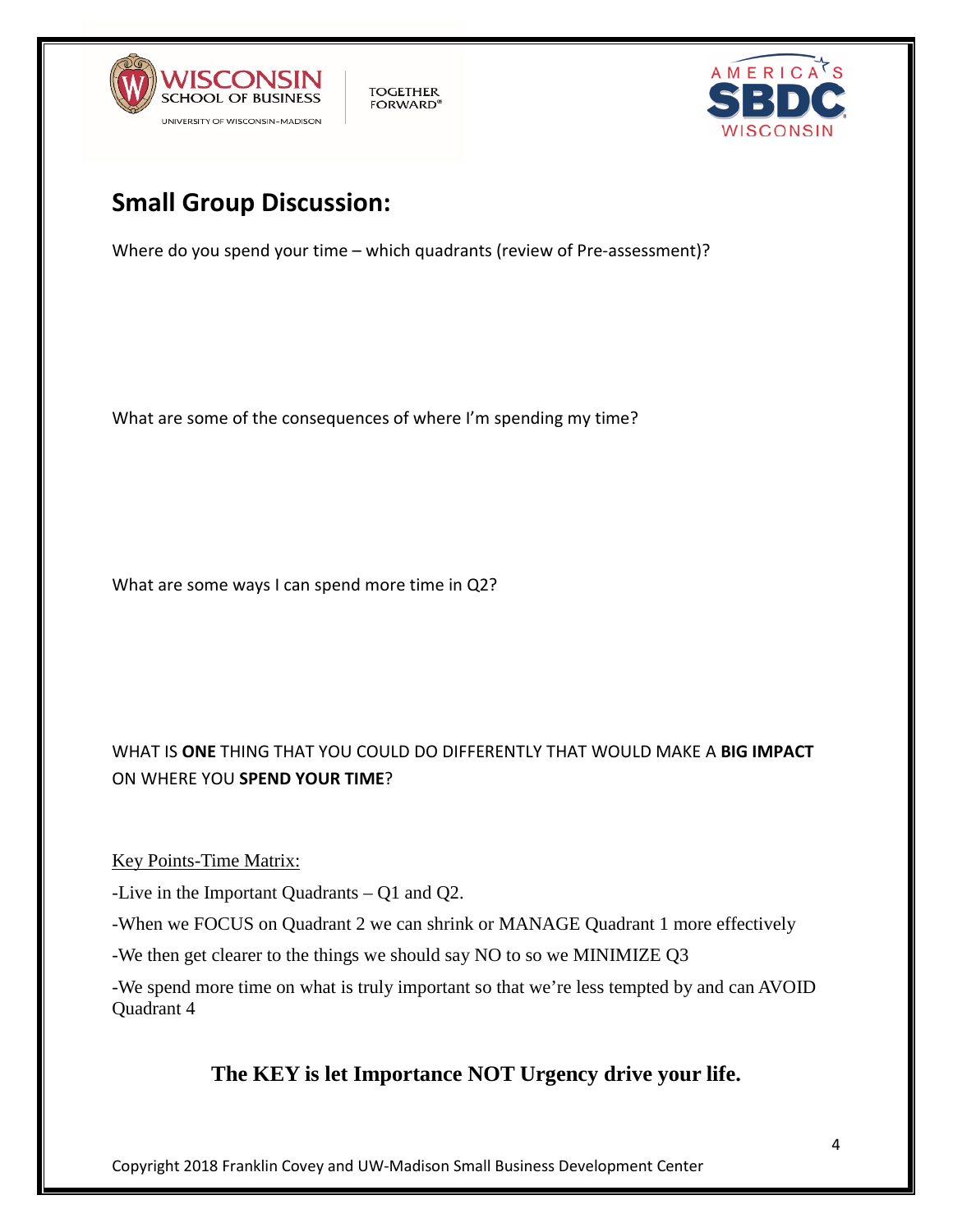



# **Creating a Q2 Culture**

Once you build a common language based on the time matrix – use clarifying questions:

-Is it important (are there serious consequences if we don't do this)?

-Is it a high priority (what if we don't get it done until next week)?

**TOGETHER** 

**FORWARD®** 

-What can we do in Q2 to avoid Q1's like this in the future?

-What are some things we can do in Q2 to prevent QIII's?

# **Questions to think about and discuss:**

What policies, procedures, and practices **encourage QII work**?

What policies, procedures, and practices **discourage QII work**?

# **Process for Implementing a Q2 Culture:**

- -Educate your team on the Time Matrix
- -Assign tasks based on the Time Matrix
- -Ask clarifying questions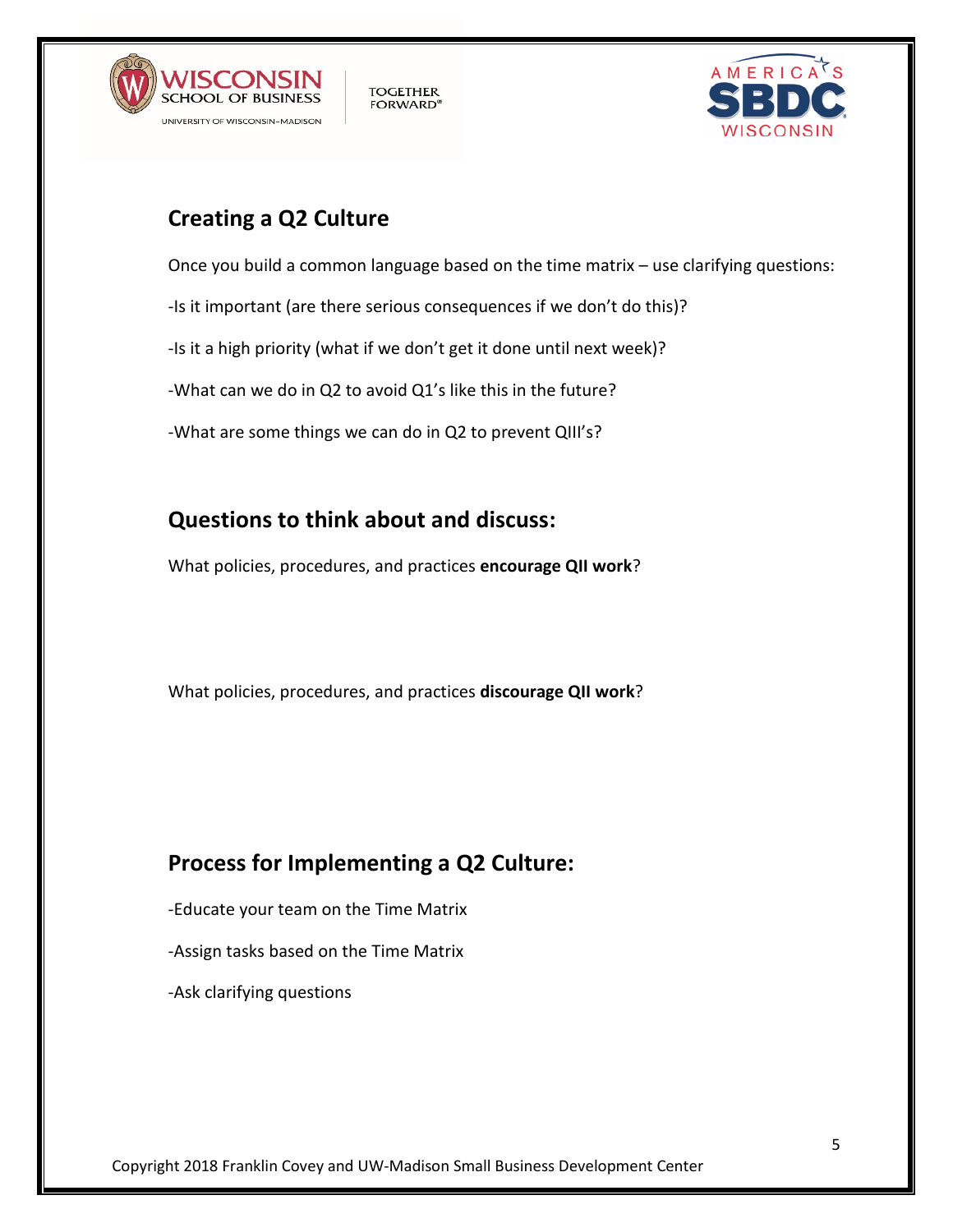



# **How do we get the important things done?**

### **Creating a Master TO DO List**

• Captures Everything in one place

**TOGETHER** 

**FORWARD®** 

- Clears your mind of the gravel
- Used as a reference during weekly and daily planning
- Helps categorize tasks into chunks

**What are your Big Rocks** (the 1 or 2 most important thing you can do in each role to move the role forward each week)?

**ROLE:**  $\blacksquare$ **BIG ROCKS:**

**\_\_\_\_\_\_\_\_\_\_\_\_\_\_\_\_\_\_\_\_\_\_\_\_\_\_\_\_\_\_\_\_\_\_\_\_\_\_\_\_\_\_\_\_\_\_\_\_\_\_\_\_\_\_**

**\_\_\_\_\_\_\_\_\_\_\_\_\_\_\_\_\_\_\_\_\_\_\_\_\_\_\_\_\_\_\_\_\_\_\_\_\_\_\_\_\_\_\_\_\_\_\_\_\_\_\_\_\_\_**

**\_\_\_\_\_\_\_\_\_\_\_\_\_\_\_\_\_\_\_\_\_\_\_\_\_\_\_\_\_\_\_\_\_\_\_\_\_\_\_\_\_\_\_\_\_\_\_\_\_\_\_\_\_\_**

**\_\_\_\_\_\_\_\_\_\_\_\_\_\_\_\_\_\_\_\_\_\_\_\_\_\_\_\_\_\_\_\_\_\_\_\_\_\_\_\_\_\_\_\_\_\_\_\_\_\_\_\_\_\_**

**ROLE: \_\_\_\_\_\_\_\_\_\_\_\_\_\_\_\_\_\_\_\_\_\_\_\_\_\_\_\_\_\_\_\_\_\_\_\_\_\_\_\_\_\_\_\_\_\_\_\_**

**BIG ROCKS:**

**Weekly Planning:** 20 minutes at the beginning of each week. **Tools:** Roles (and Goals), Master TO DO List and Calendar **Steps:** Review Roles (& Goals), Identify Big Rocks, Schedule Big Rocks, Fill in the gravel.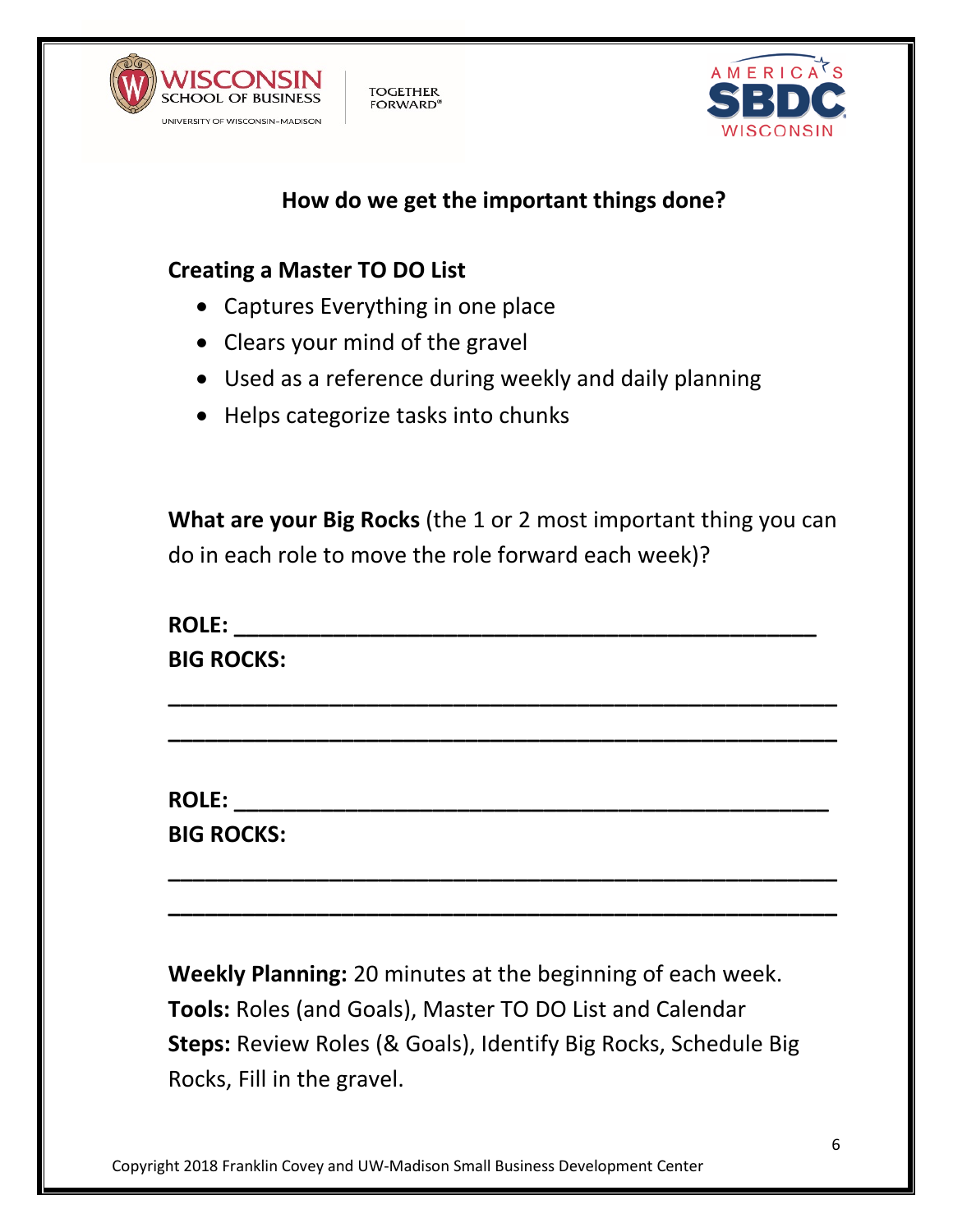



**Daily Planning:** 10 minutes at the end of the day (or beginning of the next day). **Tools:** Calendar, Master Task List **Steps:** Transfer items not completed, schedule must-do's, schedule other things from your master list.

**TOGETHER** 

**FORWARD®** 

**\_\_\_\_\_\_\_\_\_\_\_\_\_\_\_\_\_\_\_\_\_\_\_\_\_\_\_\_\_\_\_\_\_\_\_\_\_\_\_\_\_\_\_\_\_\_\_\_\_\_\_\_\_\_**

**\_\_\_\_\_\_\_\_\_\_\_\_\_\_\_\_\_\_\_\_\_\_\_\_\_\_\_\_\_\_\_\_\_\_\_\_\_\_\_\_\_\_\_\_\_\_\_\_\_\_\_\_\_\_**

**\_\_\_\_\_\_\_\_\_\_\_\_\_\_\_\_\_\_\_\_\_\_\_\_\_\_\_\_\_\_\_\_\_\_\_\_\_\_\_\_\_\_\_\_\_\_\_\_\_\_\_\_\_\_**

**\_\_\_\_\_\_\_\_\_\_\_\_\_\_\_\_\_\_\_\_\_\_\_\_\_\_\_\_\_\_\_\_\_\_\_\_\_\_\_\_\_\_\_\_\_\_\_\_\_\_\_\_\_\_**

**\_\_\_\_\_\_\_\_\_\_\_\_\_\_\_\_\_\_\_\_\_\_\_\_\_\_\_\_\_\_\_\_\_\_\_\_\_\_\_\_\_\_\_\_\_\_\_\_\_\_\_\_\_\_**

# **NOTES:**

# **ACTION STEPS:**

Questions to help you create your action steps:

What are your organizations current **BIG ROCKS?** How are they communicated?

What ideas do you have to help your organization focus on QII activities and the Big Rocks?